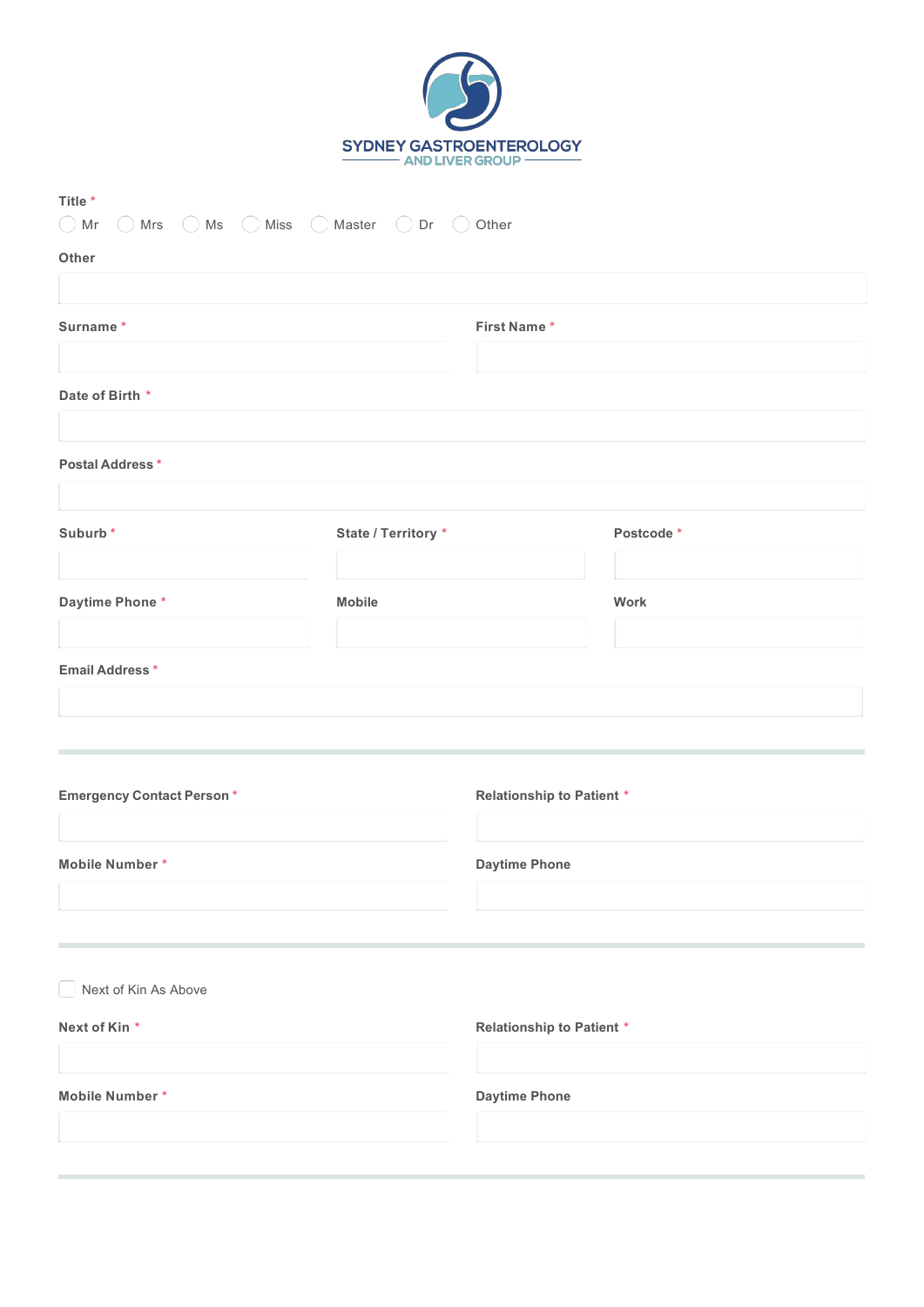| Ethnicity<br>Aboriginal<br>Torres Strait Islander                                                              | Other            |                          |                              |  |
|----------------------------------------------------------------------------------------------------------------|------------------|--------------------------|------------------------------|--|
| <b>Medicare</b>                                                                                                |                  | <b>DVA Number</b>        |                              |  |
|                                                                                                                |                  |                          |                              |  |
| Reference Number (next to name)                                                                                |                  | <b>Card Expiry</b>       |                              |  |
| <b>Pension or Centrelink Health Care Cark Number</b>                                                           |                  | <b>Card Expiry</b>       |                              |  |
| <b>Private Health Insurance</b>                                                                                |                  | <b>Membership Number</b> |                              |  |
| To whom should the account be addressed if the patient is a child<br><b>Name</b>                               |                  | Date of Birth            |                              |  |
| Medical Information                                                                                            |                  |                          |                              |  |
| Allergies *<br>Nil known<br>$\rightarrow$<br>Yes                                                               |                  |                          |                              |  |
| <b>Allergy / Intolerances</b>                                                                                  | <b>Reaction</b>  |                          | <b>Severity</b>              |  |
| Please tick any relevant past medical / surgical history<br><b>Heart Disease</b><br><b>High Blood Pressure</b> | High Cholesterol | <b>Diabetes</b>          | Cancer<br>Migraine<br>Asthma |  |

| <b>Heart Disease</b><br>High Blood Pressure |  |
|---------------------------------------------|--|
|---------------------------------------------|--|

| Stomach or duodenal ulcer | Epilepsy | Depression / Anxiety |
|---------------------------|----------|----------------------|
|                           |          |                      |

**Other illness / surgery - please give details**

| Please list current medications, including vitamins and mineral supplements |  |  |  |
|-----------------------------------------------------------------------------|--|--|--|
|                                                                             |  |  |  |

| Medication name + dose                                                                          |
|-------------------------------------------------------------------------------------------------|
|                                                                                                 |
|                                                                                                 |
| Please include the dose and frequency                                                           |
| <b>Immunisations</b>                                                                            |
| $\Box$ Pneumococcal (pneumonia) $\Box$ Influenza $\Box$ Tetanus $\Box$ Covid-19 $\Box$<br>Other |
| <b>Please specify</b>                                                                           |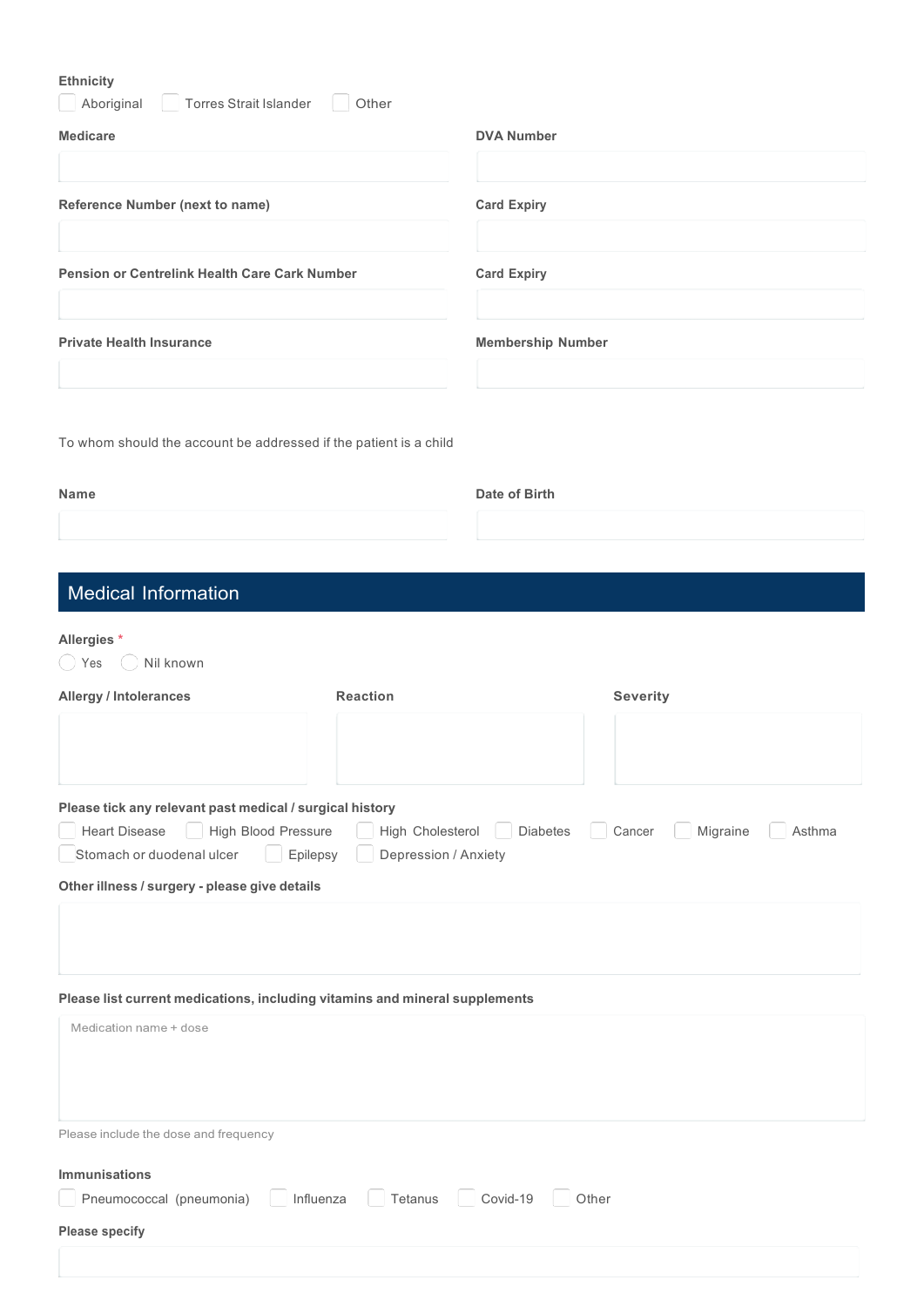## Family History

| Have any of your close relatives had heart disease before 60 years of age? Heart disease includes cardiovascular disease, heart<br>attack, angina and bypass surgery. *                                                                                               |
|-----------------------------------------------------------------------------------------------------------------------------------------------------------------------------------------------------------------------------------------------------------------------|
| () Yes () No                                                                                                                                                                                                                                                          |
| Have any of your close relatives had diabetes? Diabetes is also known as type 2 diabetes or non-insulin dependent diabetes. *<br>() Yes () No                                                                                                                         |
| Do you have any close relatives who had inflammatory bowel disease (Crohn's or Colitis)? *<br>() Yes () No                                                                                                                                                            |
| Have any of your close relatives had bowel cancer before 55 years of age? *<br>$\bigcirc$ Yes $\bigcirc$ No                                                                                                                                                           |
| Do you have more than one relative on the same side of the family who had bowel cancer at any age? Please think about your<br>parents, children, brothers, sisters, grandparents, aunts, uncles, nieces, nephews and grandchildren. *<br>$\bigcirc$ Yes $\bigcirc$ No |
| Have any of your close relatives had liver disease or cirrhosis? *<br>$\bigcirc$ Yes $\bigcirc$ No                                                                                                                                                                    |
| Have any of your close relatives had a stomach or duodenal ulcer or H.pylori? *<br>$\bigcirc$ Yes $\bigcirc$ No                                                                                                                                                       |
| If there is a family history of cancer, please specify what kind:                                                                                                                                                                                                     |

| <b>Lifestyle Health History</b>                                      |                  |                  |                        |
|----------------------------------------------------------------------|------------------|------------------|------------------------|
| Smoking history *<br>Never smoked<br>Former smoker<br>Current smoker | <b>Quit date</b> | Cigarettes / day | No. of years smoking   |
| Do you drink alcohol? *<br>Yes<br>No                                 | Drinks per day   |                  | <b>Drinks per week</b> |